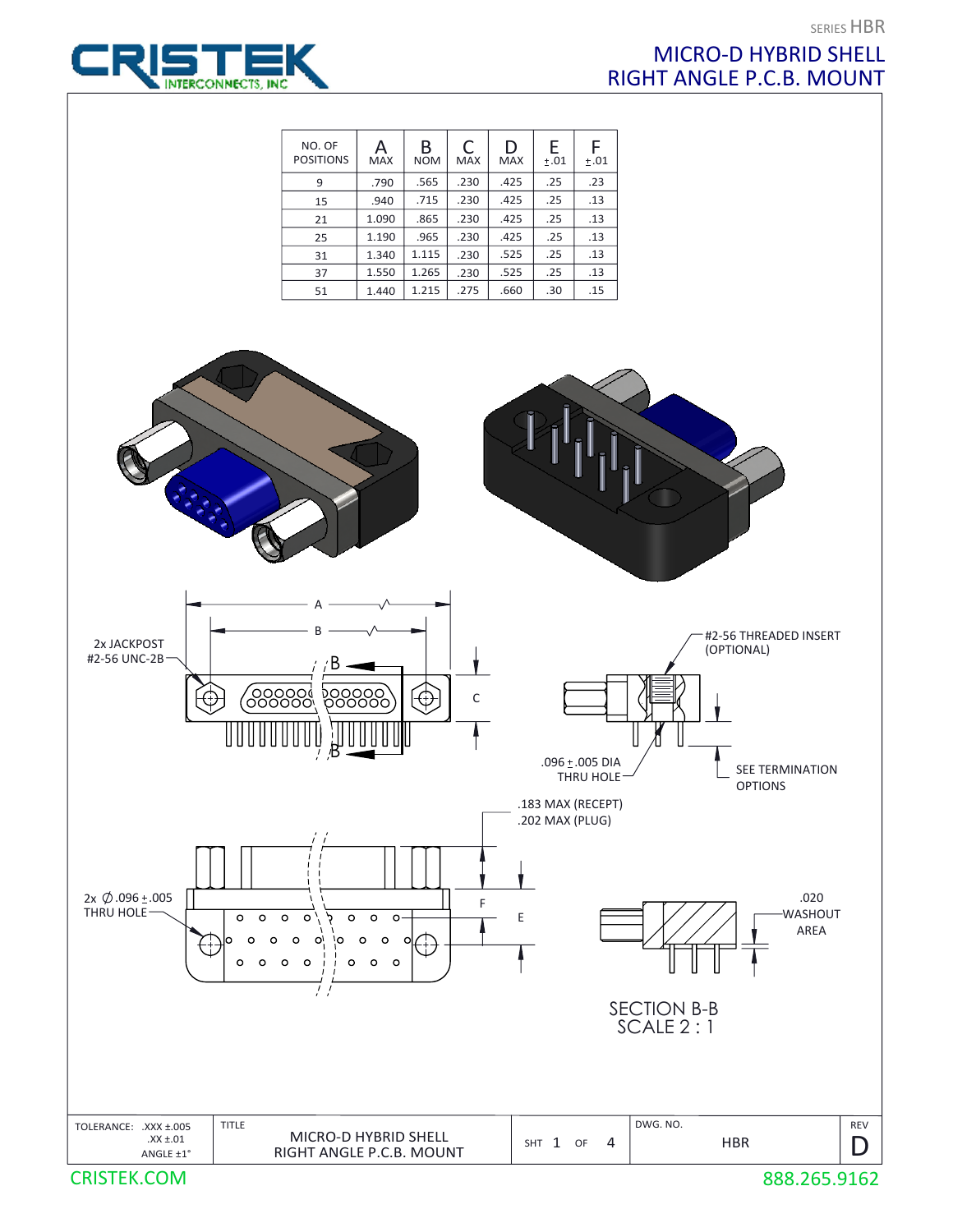



MICRO-D HYBRID SHELL

RIGHT ANGLE P.C.B. MOUNT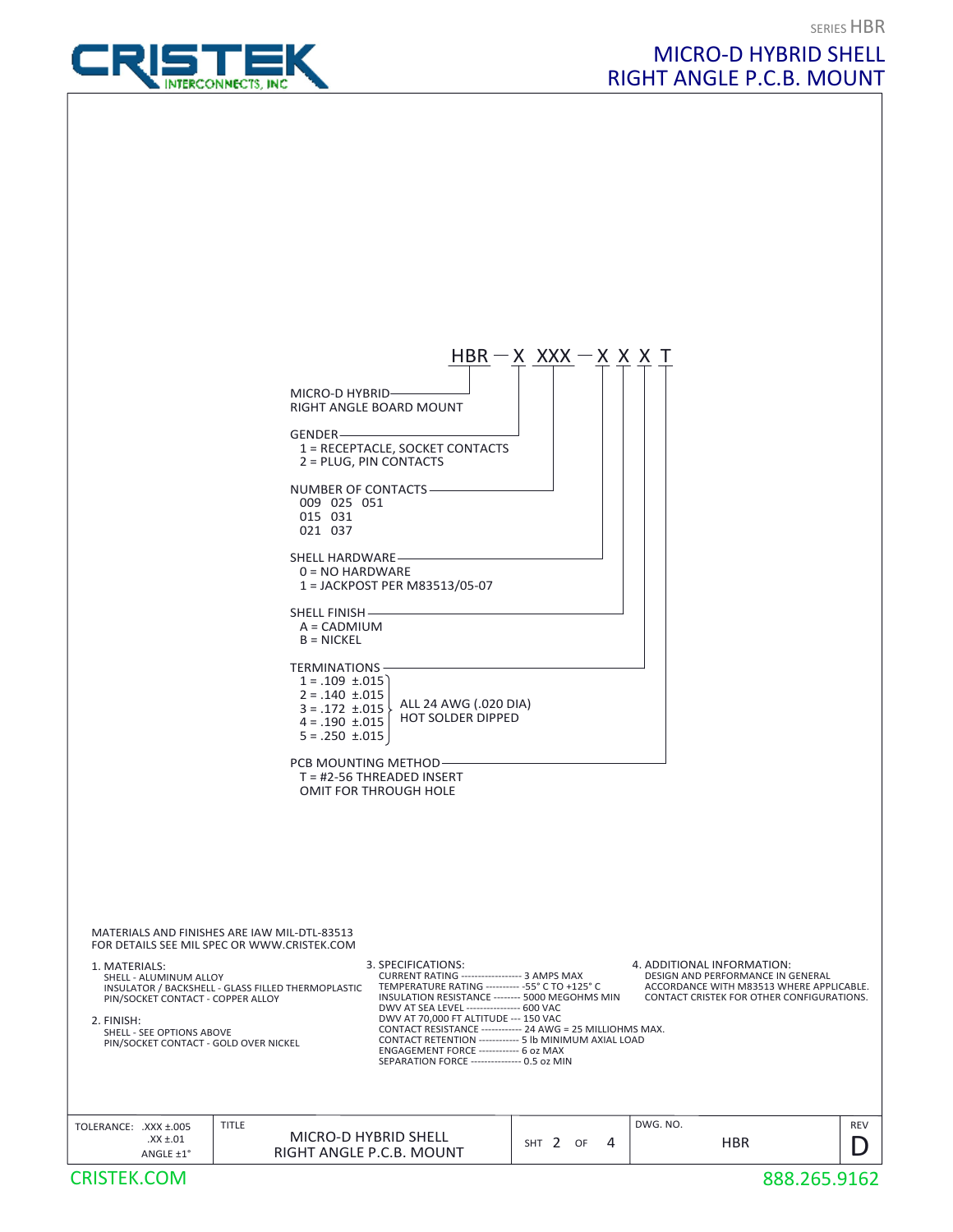